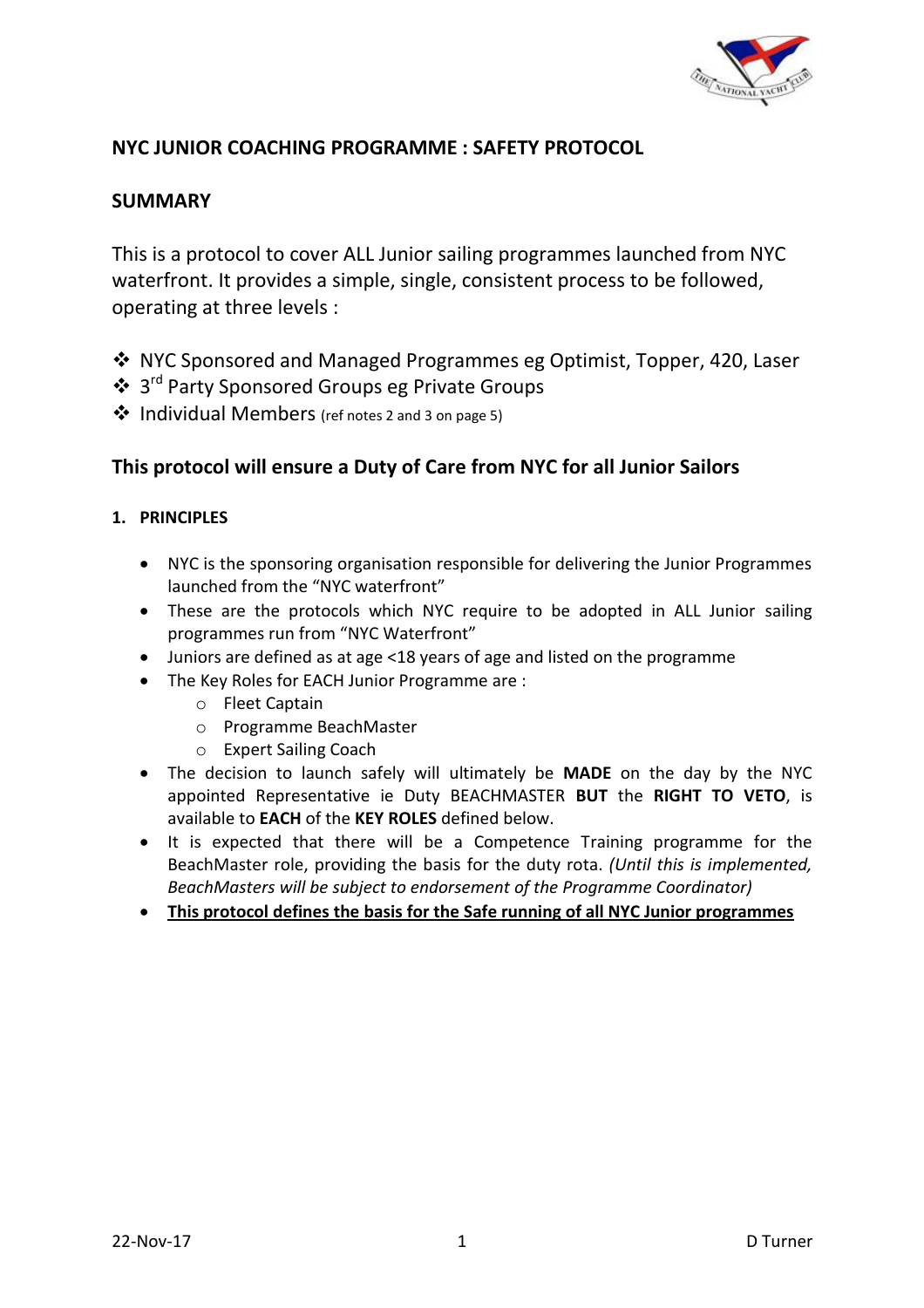

2. **ROLES** (required for each Junior Training Programme)

### FLEET CAPTAIN

- Sets up the programme strategically, typically over the next 6 months eg Winter
- Identifies the GOALs of the programme, from which the SAILING COACH defines his activity plans.
- Gains commitment from the sailors over this period to make viable
- Gains commitment from the Expert Sailing Coach (s)
- Gains commitment from NYC for RIBs/support service over the programme period
- Sets up a duty rota of BeachMasters over the programme period
- Continuously communicates across all to maintain cohesion
- Continuously updates the programme, as circumstances change
- Check-In ahead of each with the NYC Sailing Manager "Event Date" to confirm BeachMaster/Coach/Sailors/RIB availability such for the viability of the event to be run
- Sets up a supply of blank RA sheets
- **Has the right to veto the Event**

## BEACHMASTER

- Remains available at NYC for the Duty Day
- Arrives at NYC 30 mins ahead of the time of "Rig and Ready" request
- Obtain "Launch List" of sailors + Blank Risk Assessment Sheet from "**Fleet Captain"**
- Check-In with Sailing Coach and confirm full day availability
- Check-In against slip support parent and confirm avail cover over the day
- Confirm RIB allocation with duty **Boat Man**
- Obtain VHF and set to agreed Channel (**default 69 unless re-set on the day**)
- Radio Check with Sailing Coach
- Consults with Sailing Coach for Recommendation on "Decision to Launch"
- Jointly carries out the "Risk Assessment" with the Sailing Coach (ref below)
- **MAKES** the decision to **LAUNCH**/**NOT TO LAUNCH**
- Announces the decision to SAILORS

## **• IN THE EVENT OF LAUNCH**

- o Await confirmation of Sailing Coach/RIB readiness on-water
- o Observe the launch process and note sail numbers, child name, time of launch (avoid getting involved in trolley handling, as this will distract and cause number loss/confusion)
- o Coordinate with Sailing Coach launch process and final on-water sailor list
- o Update with late arrivals/early returns making provision as necessary (dependent on risk assessment) for RIB support back to shore
- o Maintain regular contact ask coaches to check-in at intervals on VHF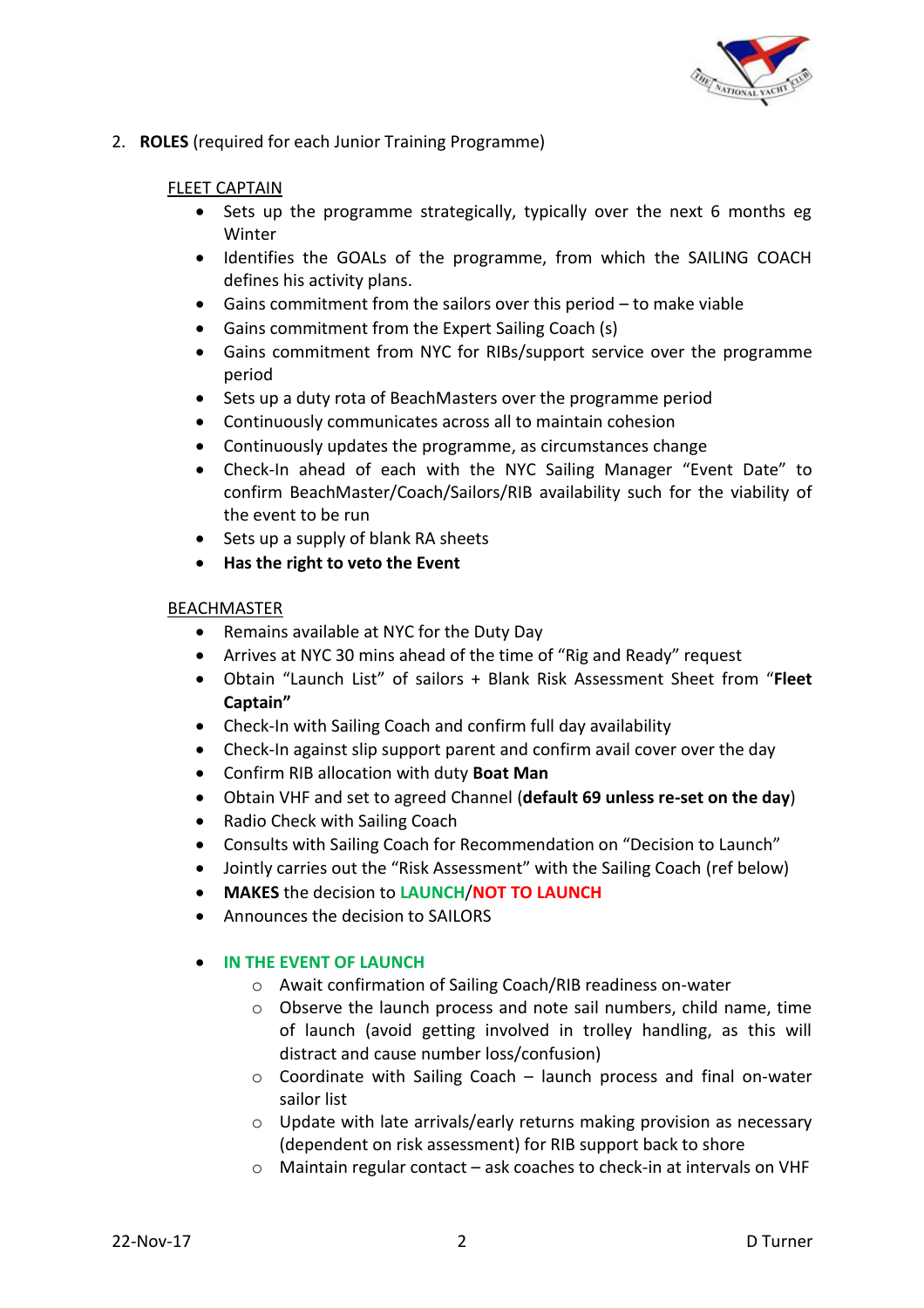

- o Coordinate any rescue, calling for extra resources as required, through the NYC programme plan and contact numbers (Appendix 1) : eg additional RIBs; additional support as required - on a "best endeavours" basis
- o When boats return, check each off against the "Launch List" and ensure that all sailors are returned up the slip.
- o NOTE : Following Launch the BeachMaster **has the right to STOP** the on-water activities at any time in the event of any of the risk factors having become sufficiently adverse. This will *normally* be preceded by conversation with the Sailing Coach.
- **IN THE EVENT OF "NO-LAUNCH"**
	- o Hand-over to Sailing Coach for Onshore Training Programme
	- o Remain at NYC for the day on stand-to provide support or in the event of needs a reversal of the launch decision, with a change of risk factors eg weather improve, RIB returned to service, etc

#### SAILING COACH

- Provides Expert Sailing Coach Expertise and Onshore and Offshore Coaching in the event of either LAUNCH/NO LAUNCH scenarios
- Provides a plan for the Activity Day  $-$  in the event of each scenario
- Jointly carries out the Risk Assessment with the Duty BeachMaster on **EACH** event date
- Makes **RECOMMENDATION** to Beach Master run the Event, has the **RIGHT TO VETO**
- Confirms RIB allocation with Beachmaster
- Obtains VHF, sets Channel (as determined by BeachMaster) and carries out radio check with BeachMaster and any support Coach
- Confirms with BeachMaster once afloat and ready to receive sailors from launch
- **NOTE : Sailing Coach has the right at any time to STOP On-Water activities – in the event of any of the risk factors having become sufficiently adverse. This will** *normally* **be preceded by discussion and agreement with the BeachMaster.**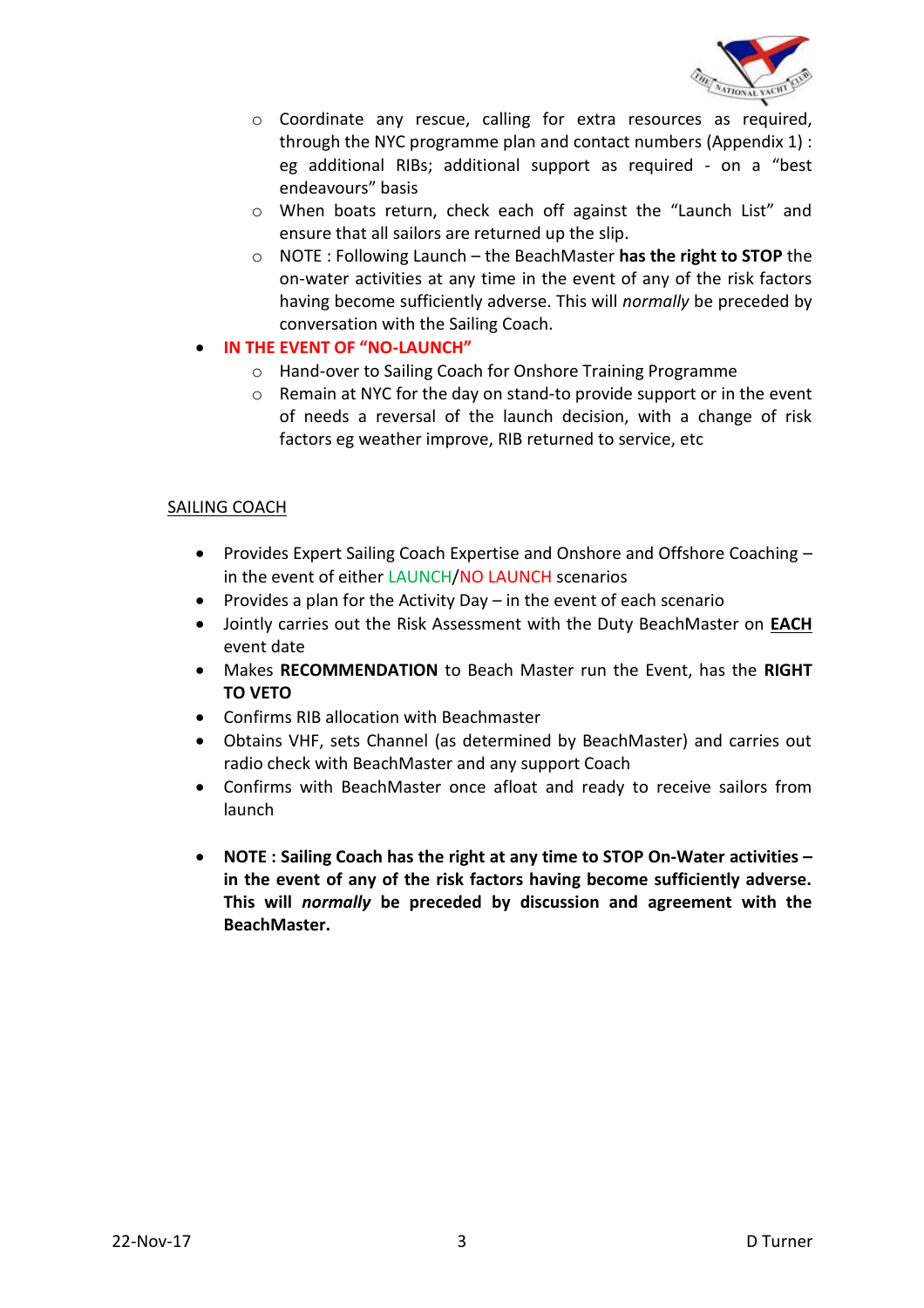

#### **3. RISK ASSESSMENT**

This process, when followed will provide the basis for a sound decision to be made by the key roles : (1) BeachMaster (2) Sailing Coach

How it operates :

- Will be carried out JOINTLY by the BeachMaster and Sailing Coach on **EACH** event date AND recorded with a signature on the risk assessment.
- Blank Risk Assessment Sheet to be prepared by the Fleet Captain to be used by BeachMasters
- The Risk Assessment process is intended to be a **simple pragmatic, qualitative, structured, review** of the defined elements, as required to safely run the SPECIFIC Junior programme. It is a Qualitative Judgement. This will draw upon the competence of **each** of the defined roles.
- USE : The Risk Assessment will be a **paper based** spreadsheet, requiring a **qualitative** assessment **(Red/Green/Amber)** against each element and a SUMMARY confirmation **(RED/GREEN)**.
- This will provide the basis for an overall qualitative decision to be **MADE** by the BeachMaster

| RISK ASSESSMENT FACTORS |
|-------------------------|
|-------------------------|

| These are the generics to be <b>considered</b> for <b>each class</b> as Risk Factors which will |
|-------------------------------------------------------------------------------------------------|
| inform the decision                                                                             |

| <b>NYC: JUNIOR PROGRAMME</b>    |                       |                                                 |  |  |  |
|---------------------------------|-----------------------|-------------------------------------------------|--|--|--|
| <b>RISK ASSESSMENT CRITERIA</b> |                       |                                                 |  |  |  |
| <b>RISK FACTOR</b>              | <b>DATA SOURCE</b>    | <b>GUIDANCE</b>                                 |  |  |  |
|                                 |                       |                                                 |  |  |  |
| <b>Weather Forecast</b>         | met.ie $/$            | 2 out of 3 to be used                           |  |  |  |
|                                 | windguru.cz / or      | Trending: Note the expected weather either      |  |  |  |
|                                 | Windfinder.com        | side of the training period                     |  |  |  |
| <b>National Weather Alert</b>   | Met.ie                | Typically:                                      |  |  |  |
|                                 |                       | $RFD = No Go$                                   |  |  |  |
|                                 |                       | $AMBER = to be a Risk Assessment$<br>$\bullet$  |  |  |  |
|                                 |                       | outcome for the fleet in question               |  |  |  |
|                                 |                       |                                                 |  |  |  |
|                                 |                       | Note: Specifically is there a "Small Crafts     |  |  |  |
|                                 |                       | Warning" in force from MetEirann                |  |  |  |
| <b>Local ACTUAL Weather</b>     | "Dublin Bay Buoy"     | Is the weather being experienced what was       |  |  |  |
|                                 | <b>Twitterfeed OR</b> | expected ?                                      |  |  |  |
|                                 | "Dun Laoghaire        |                                                 |  |  |  |
|                                 | Harbour Station"      |                                                 |  |  |  |
|                                 | (dlhweather.com)      |                                                 |  |  |  |
| <b>Wind Direction</b>           |                       | Onshore (easterlies) will carry increased       |  |  |  |
|                                 |                       | levels of difficulty with launching/recovery at |  |  |  |
|                                 |                       | the slip                                        |  |  |  |
|                                 |                       | Offshore winds (westerlies) will cause flatter  |  |  |  |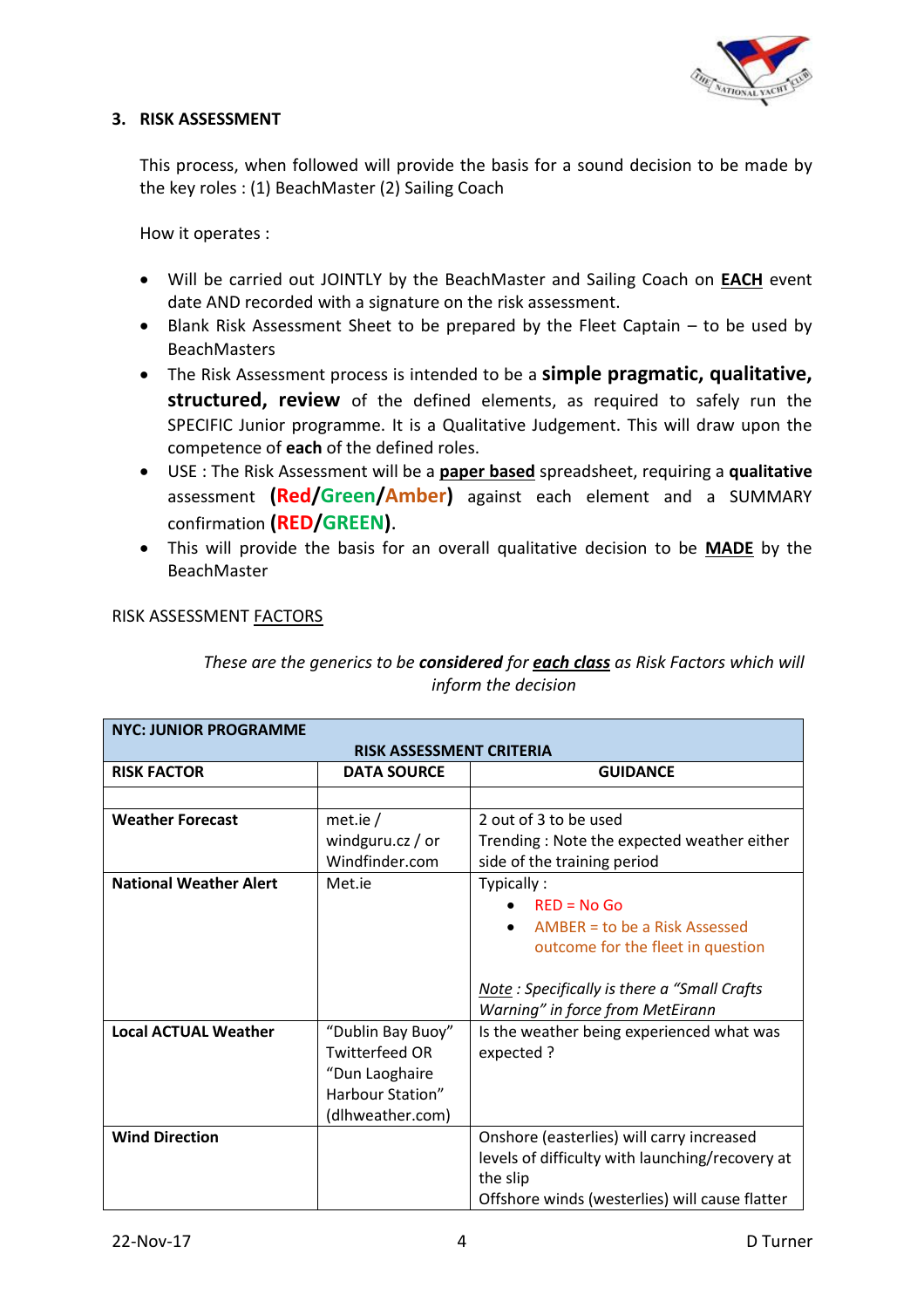

|                                    |               | water conditions but may cause under-       |  |
|------------------------------------|---------------|---------------------------------------------|--|
|                                    |               | assessment from sheltered places onshore    |  |
| <b>Wind Strength</b>               |               | Typically:                                  |  |
|                                    |               | $GO < 15K$ nts                              |  |
|                                    |               | $NO$ GO $> +25$ Knts                        |  |
|                                    |               |                                             |  |
| <b>Gust Range</b>                  |               | Can be expected to be high with squally     |  |
|                                    |               | North Westerly air-streams                  |  |
| <b>Temperature (Air)</b>           |               | Typically:                                  |  |
|                                    |               | NOGO: <5degC                                |  |
| Rain/Snow                          |               | Can rapidly impede visibility               |  |
| <b>Visibility</b>                  |               | Typically:                                  |  |
|                                    |               | $NOGO < 500$ metres                         |  |
|                                    |               | $GO > 2000$ Metres                          |  |
| Harbour/Outside Harbour            |               | More sheltered conditions inside can afford |  |
|                                    |               | sailing                                     |  |
| <b>Sailor Age &amp; Competence</b> |               | Older more experienced sailors can manage   |  |
|                                    |               | stronger conditions and assessment should   |  |
|                                    |               | be made on the basis of the most vulnerable |  |
|                                    |               | squad member                                |  |
| <b>RIB Availability</b>            | Duty Boat Man | Typically:                                  |  |
|                                    |               | 1:7 for Optimist/Topper                     |  |
| <b>Coach Availability</b>          | Beachmaster   | Typically: YES / NO                         |  |
| <b>On-water Support</b>            | Beachmaster   | Typically:                                  |  |
|                                    |               | 1 per RIB for <20Knts                       |  |
|                                    |               | 2 per RIB for >+20Knts<br>$\bullet$         |  |

#### *NOTES :*

- *1. BLANK TEMPLATE RISK ASSESSMENT SHEET TO BE CLASS SPECIFIC with factors to be pre-set by Fleet Captain as the basis for the "On-the-Day" Event Decision to be made by the defined KEY ROLES : (1) Beachmaster and (2) Sailing Coach*
- *2. INDIVIVIDUAL SAILING – references to Fleet Captain and Beachmaster are not applicable*
- *3. INDIVIDUAL SAILING – for the Risk Assessment (by the Individual Sailor) - it is expected that the following will apply :*
	- *a. Inform Boathouse prior to launch*
	- *b. Take or supply VHF (dry bag needed)*
	- *c. Hours of Daylight required*
	- *d. Non-adverse weather forecast – as per generic Risk Assessment Template above*
	- *e. Visibility – as per generic Risk Assessment Template above*
	- *f. Temperature – as per generic Risk Assessment Template above*

### *4. INDIVIDUAL SAILING – the Parent / Guardian is responsible for the decision to launch*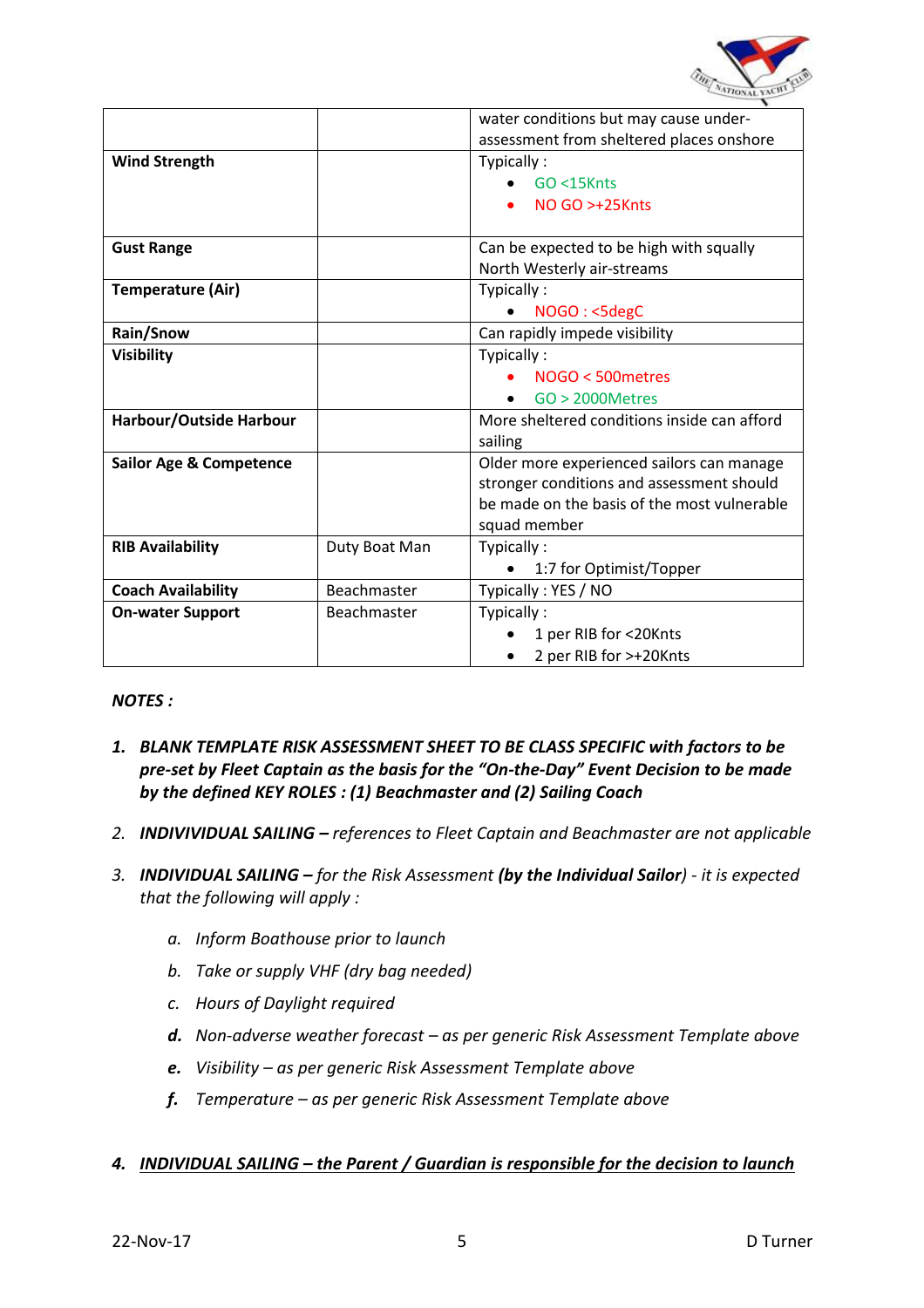

# *APPENDIX 1 : RESOURCES & CONTACT LIST*

| <b>KEY Organisations</b>        | <b>VHF</b>    | <b>Landline</b> |
|---------------------------------|---------------|-----------------|
| National YC / Boathouse         | 69/37         | 01 280 5725     |
| Royal St George YC              | 72            | 01 280 1811     |
| Royal Irish YC                  | M             | 01 280 9452     |
| Coastguard                      | 16            | 01 662 0922     |
| Dun Laoghaire Harbour           | 14            | 01 280 1130     |
| <b>RNLI</b>                     | 16            | 01 280 2667     |
| Dun Laoghaire Marina            | M             | 01 202 0040     |
| Dun Laoghaire Motor YC          | $\mathcal M$  | 01 280 1371     |
| <b>Dublin Port</b>              | 12            | 01 855 0888     |
| Dun Laoghaire Gardai            |               | 01 666 5000     |
| <b>SAFETY</b>                   | <b>MOBILE</b> |                 |
| Junior Committee on Office Wall |               |                 |
| Junior Organisers :             |               |                 |
| <b>Fiona Staunton</b>           | 087 664 6445  |                 |
| Michele Halpenny                | 087 233 5527  |                 |
| Children's Officers :           |               |                 |
| Alison Piggott                  | 086 838 6020  |                 |
| Helen Turner                    | 087 131 3139  |                 |
| Sailing Manager:                |               |                 |
| Olivier Prouveur                | 087 793 6212  |                 |
| Doctor's on Standby:            |               |                 |
| Dun Laoghaire Surgery           | 01 280 7469   |                 |
| Dr Ray Murphy                   | 01 284 2744   |                 |
| Dentist:                        |               |                 |
| Dr Tom O'Connor                 | 01 280 9576   |                 |